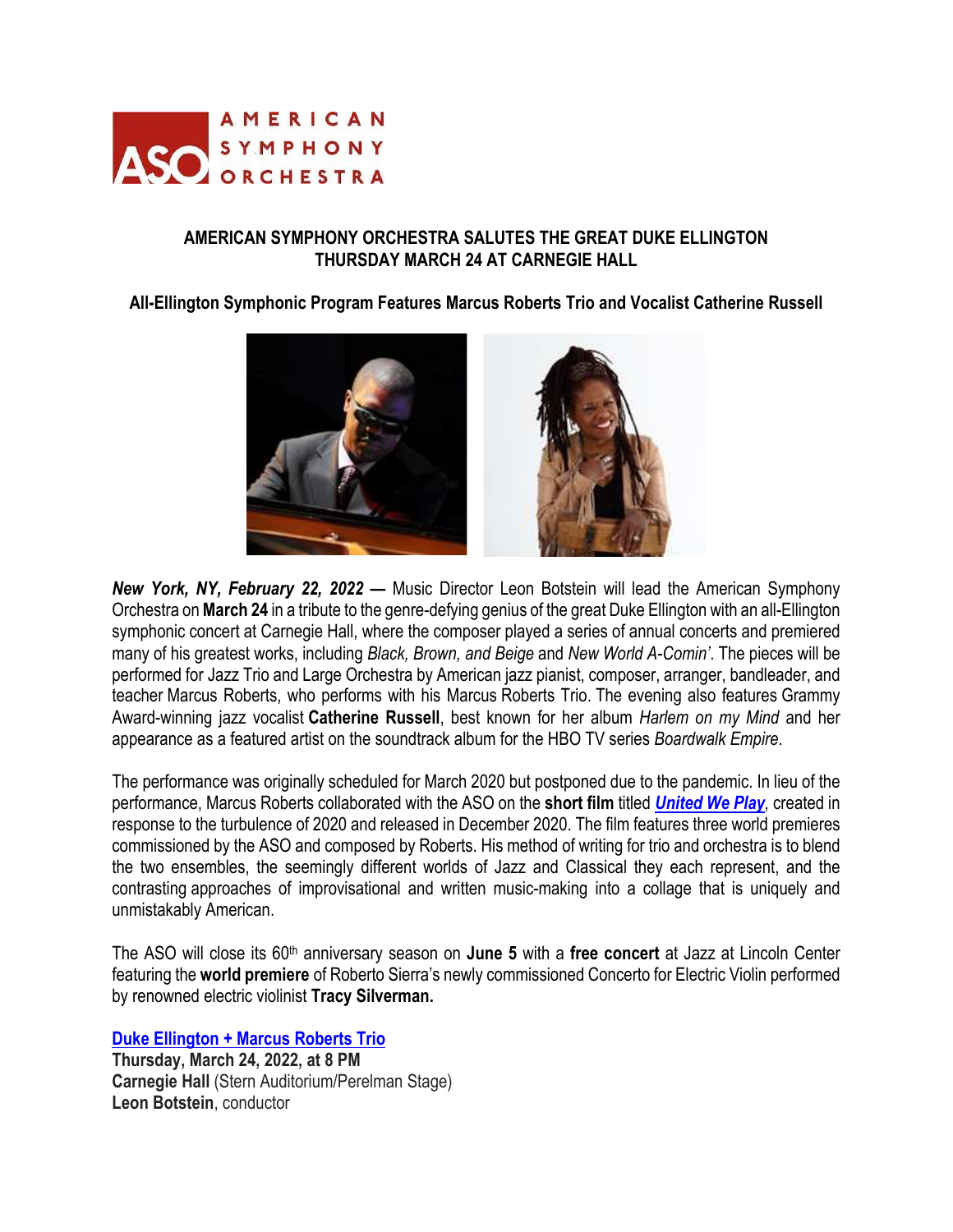## **Marcus Roberts Trio**

Marcus Roberts, piano Rodney Jordan, bass Jason Marsalis, drums **Catherine Russell**, singer All-Ellington program *Black, Brown, and Beige Suite* (Arr. Maurice Peress) *Satin Doll* (Arr. Chuck Israels) *Harlem* (Arr. Luther Henderson & Maurice Peress) *Sophisticated Lady* (Arr. Morton Gould) *Night Creature* for Jazz Band and Orchestra (Arr. Luther Henderson, Ed. Gunther Schuller) *New World A Comin'* (Arr. Maurice Peress) *Three Black Kings* (Completed by Mercer Ellington, Arr. Luther Henderson)

Duke Ellington's musical style employs a unique blend of classical and jazz compositional techniques that also combine improvisation with written works, making him one of the most influential jazz composers of all time. Although he considered his compositions "beyond category" and he never defined himself as a jazz composer, his instrumental groupings, improvisational skills, and jazz arranging brought the world a notable American sound that can be heard in works like *Sophisticated Lady* and *Harlem*. His symphonic suite *Three Black Kings* demonstrates his focus on musical form and jazz composition. Ellington said his aim in writing *Night Creature—*which premiered at Carnegie Hall in 1955—was "to try to make the symphony swing."

**Tickets**, priced at \$25–\$65, are available at carnegiehall.org, by calling CarnegieCharge at 212.247.7800 or visiting the box office at 57th St & 7th Ave. Ticket holders will need to comply with the venue's health and safety requirements, which can be found here.

## **American Symphony Orchestra**

Now in its 60<sup>th</sup> season, the American Symphony Orchestra was founded in 1962 by Leopold Stokowski, with the mission of providing music within the means of everyone. Music Director Leon Botstein expanded that mission when he joined the ASO in 1992, creating thematic concerts that explore music from the perspective of the visual arts, literature, religion, and history, and reviving rarely performed works that audiences would otherwise never have a chance to hear performed live.

The ASO's signature programming includes its *Vanguard Series*, which presents concerts of rare orchestral repertoire, and various other events dedicated to enriching and reflecting the diverse perspectives of American culture. During the summer months, the ASO is the orchestra-in-residence at Bard's SummerScape, performs at the Bard Music Festival, and offers chamber music performances throughout the New York City area.

As part of its commitment to expanding the standard orchestral repertoire, the ASO has released recordings on the Telarc, New World, Bridge, Koch, and Vanguard labels, and live performances are also available for digital streaming. In many cases, these are the only existing recordings of some of the forgotten works that have been restored through ASO performances.

For more information, please visit americansymphony.org.

## **Leon Botstein**